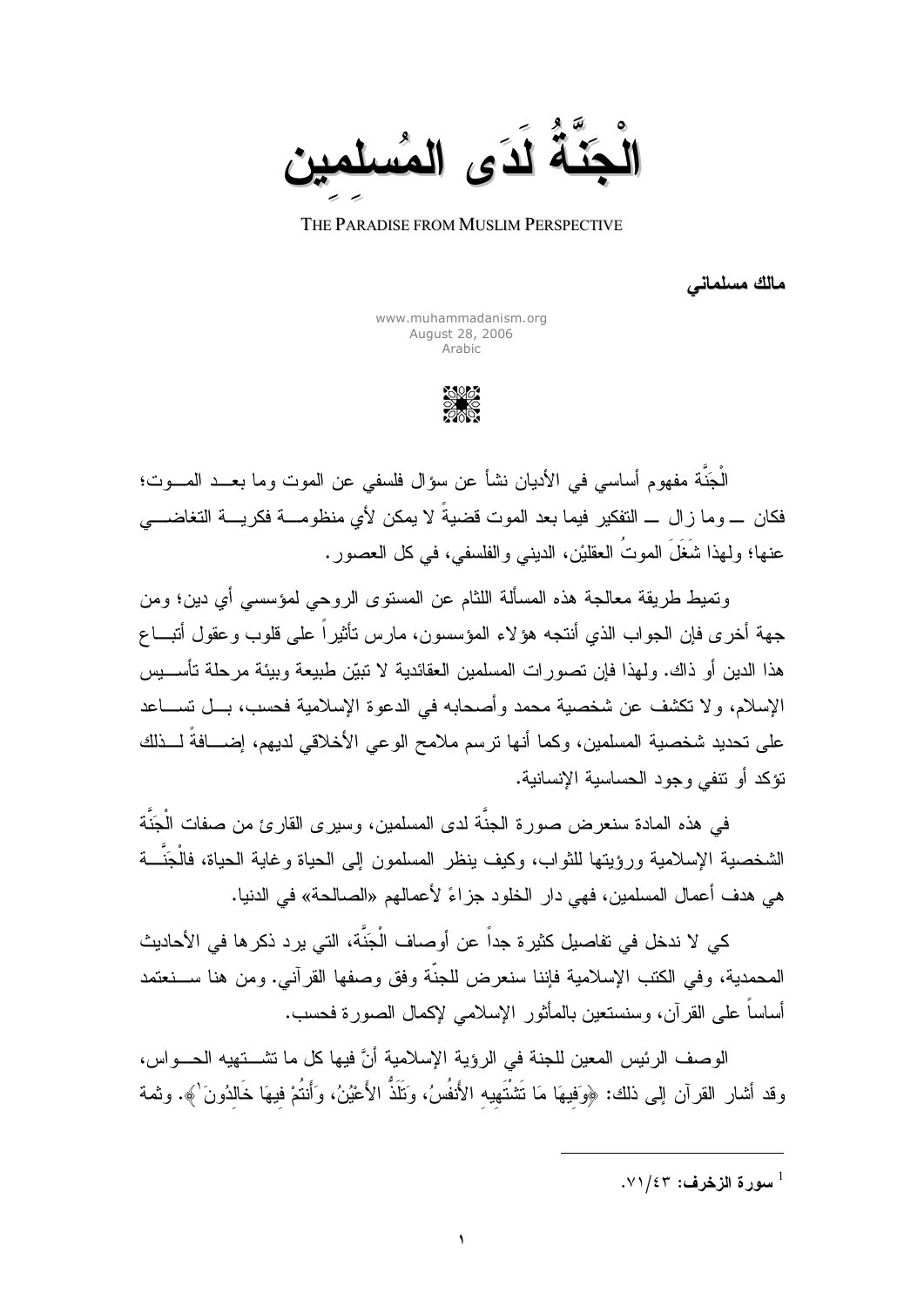مأثور السلامي يقول إن اللّه قال: «أعددت لعبادي الصّالحين ما لا عين ر أت، و لا أذن سمعت، ولا خطر على قلب بشر». وفيها من القصف واللهو بحيث أن المؤمنين ليس لديهم علـــم بمـــا ﴿أُخْفِيَ لَهُم مِّن قُرَّةٍ أَعْيُنٍ ۚ}.

هذا هو الوصف الأولى للجنَّة، وفيه نرى أن المسلم يُوعد من قبل اللَّه نفسه بالحصول على ما نقرّ به عينه، أي تحقيق ر غبات حياته الدنيوية.

البناء

عرض الْجَنَّة هو ﴿كَعَرَض السَّمَاء وَالأَرْض َّ﴾. وحسب الحديث فــإنَّ للجنـــة أبوابـــاً مخصصة لفئات مختلفة: باب التَّوبة (للتَّوابين) ـــ باب الصّدقة (للمتصدّقين) ـــ بـــاب الصّــــلاة (للمصلّين) ــ باب الجهاد (للمجاهدين) ـــ باب الرّيان (لأهل الصيام). ٔ و لا يوضح الحديث هنا كيفية تحديد باب الدخول للمسلم، فهذه الأبواب هي واجبات على المسلم، إلاّ إذا كان الاختيـــار يتم وفق مبدأ أرجح الأعمال، وبالتالي من يكثر من الصلاة يدخل من باب الصلاة، وهكذا.

ويضيف المأثور الإسلامي الوصف النالي للجنة، بأنها مبنية من «لَبنَةٌ منْ ذَهَب ولَبنَــةٌ منْ فضنَّة، ملاَطُهَا الْمسْكُ الأَذْفَرُ، وَحَصْبْاؤُهَا الْيَاقُوتُ وَاللُّؤَلُوُ، وتُرَابُهَا الزَّعْفَرَانُ. مَنْ يَــدْخُلْهَا يَخْلُدْ فيهَا... لاَ يَفْنَى شَبَابُهُمْ وَلاَ تَبْلَى ثَيَابُهُمْ». ۚ والْمسْكُ الأَذْفَرُ هو المسك الشديد الرائحة.

فيما يخص البناء فقد أشار القرآن إلى وجود غُرف في الْجَنَّة طابقية، وبعض غُرفهـــا تجري الأنهار من تحتها. ` ويؤكد القرآن أن المؤمنين ﴿فِي الْغُرُفَات آمنُونَ ۢ﴾.

وإذ كان الوعد بـ﴿الْغُرُفَاتِ﴾ مناسباً لأهل قريش كونهم يقطنون مدينـــة تجاريــــة وذات منازل، فإن هذا الوعد قد لا يلقى استحساناً من جزء كبير من سكان الجزيرة العربيـــة؛ وهـــم أهل بادية، وبالنالي كان يتوجب استمالتهم بالحديث عن خيم الْجَنَّة، فوعــد محمــدٌ المـــؤمنين بخيمة، فقال: «إنَّ في الْجَنَّة خَيْمَةً منْ لُوَلُوَة مُجَوَّفَة عَرصْمُهَا ستُّونَ ميلاً».^ ويبدو أن ذلك تــم في يثربَ عندما بدأت مجموعات بدوية تفد على محمد، ومن الواضح أن محمداً نلمس مــــنهم

<sup>4</sup> البخار ي ومسلم.

- <sup>6</sup> سورة الزمر: ٢٩/٣٩.
- سورة سيا: ٣٧/٣٤.
- <sup>8</sup> ا**لبخار ي.** و في نص أخر جاء: «الْخَبْمَةُ دُر<sup>ِ</sup>ّةٌ مُجَوَّفَةٌ طُولُهَا فِي السَّمَاءِ تَلاثُونَ مِيلاً».

<sup>.</sup> سورة السجدة: ١٧/٣٢.

<sup>&</sup>lt;sup>3</sup> سورة الحديد: ٢١/٥٧.

<sup>&</sup>lt;sup>5</sup> س**نن الدرامي**، باب في بناء الْجَنَّة، وبمعنى مشابه جاء ذلك لدى **الترمذي،** باب صفة الْجَنَّة، **ومسند أحمد.**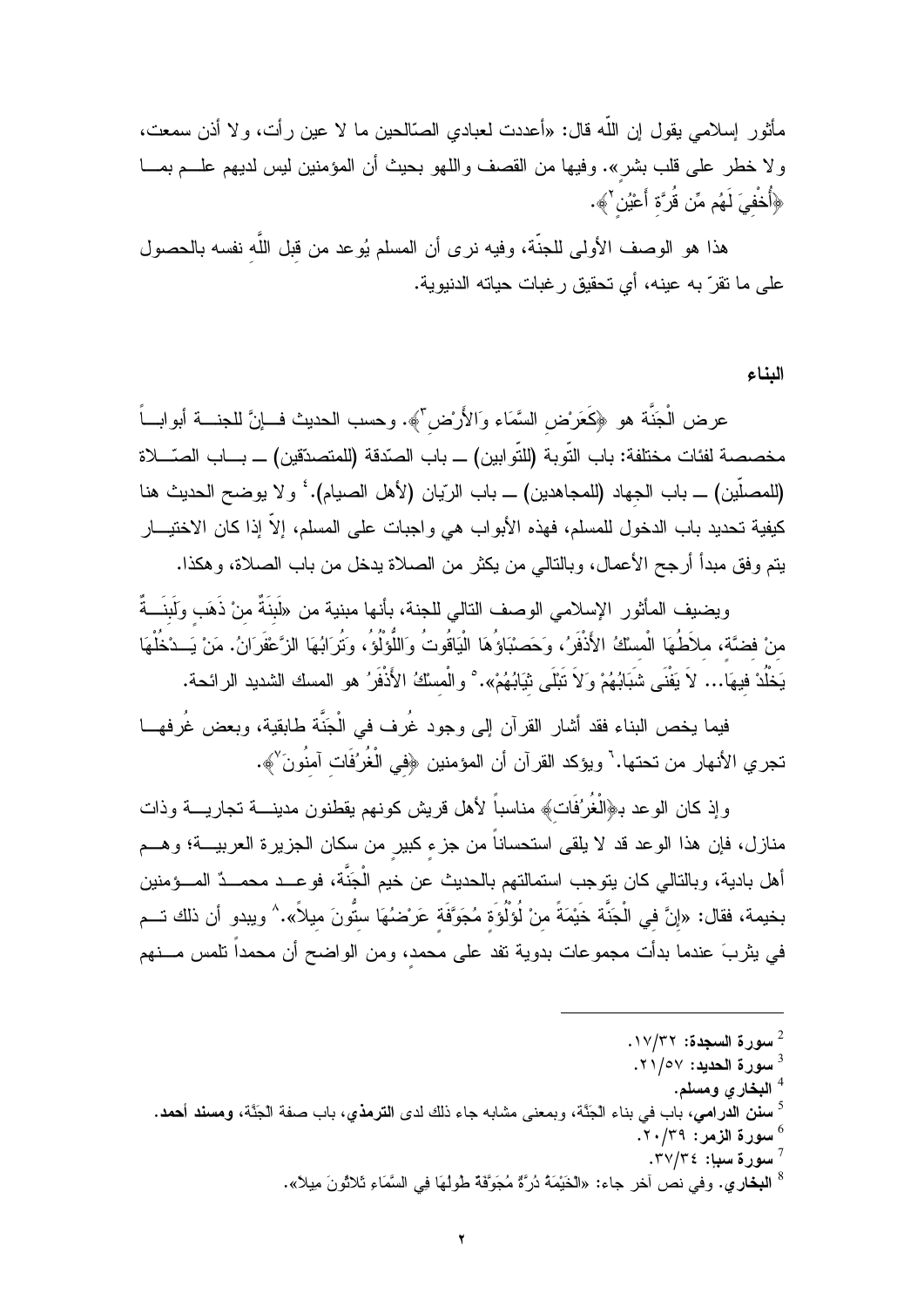مدى الارتباط العاطفي بالخيام، الذي ما زلنا نرى أثار تعلق العرب بهـــا إلـــي البـــوم، وهـــذه التمظهر ات النفسية تؤكد بشكل كبير على تجذر البداوة في نفسية العرب.

لا تحتوي الجنة غرفاً وَخيَمَاً فحسب، بل تروى بعض الأحاديث أن في الْجَنَّة قصـــور اً لنخبة المسلمين، مثلما نقلت المصـادر عن أن محمداً ر أي في حلمه إمْرَأة نتوضأ بجوار قَصرْ ، فسألَ لمَنْ هذا القصرِ، فقيل له إنه لعُمَرَ بن الخطاب. ۚ وهذا ينسجم مع المراتبية التــــى نـــص عليها القرآن صراحةً بقوله: ﴿نَحْنُ قَسَمْنَا بَيْنَهُم مَّعِيشَتَهُمْ في الْحَيَاة الدُّنْيَا، وَرَفَعْنَا بَعْضَهُمْ فَوَوْقَ بَعْض دَرَجَات، ليَتَّخذَ بَعْضُهُم بَعْضاً سُخْرِيّاً ` ﴾.

## شراب وفواكه وأشجار وخمر

نلاحظ أنّ الصورة النمطية عن الْجَنَّة تصورها كحديقة، وهي تهدف بشكل جلي إلــــى تقديم إغراء كبير لأبناء الجزيرة العربية الساكنين في بيئة قاسية رملية؛ ولهذا فالصفة الأبـــرز للجنة هي وجود الحدائق والمياه الجارية: ﴿إِنَّ الْمُتَّقِينَ في جَنَّات وَعُيُـــون للهه. وفـــي الْجَنَّـــة حدائق أعناب،'' ومختلف أنواع الثَّمَرَات،'' وفيها فَاكهَةٌ كَثيرَةٌ،'' وكلَّ مــا يُشــتهي مــن الفواكه.°` ويتمتع المؤمنون في ظل سدْر لا شوك فيه، وبظل شجر مليئة بالموز، ظل دائـــم لا بزول، وماء جار دائماً.<sup>۱۶</sup>

وثمة تركيز على توفر الخمر .''' فالمسلمون يشربون في الجنة من كأُس خمر ممزوج بأنواع الطيب، وهي نتبع من عين، وفي وسع المسلم أن يسيطر على مجـــرى هـــذه العــــين، ويقودها أينما شاء.^` وكذلك يُسقى المسلمون من كأْس خمر ممزوج بالزنجَبيـــل مــــن عــــين ﴿ثُمِنَ*مَّى* سَلْسَبِيلاً ۚ ﴾.

<sup>9</sup> صحيحُ البُخَارِيّ، رقم ٣٥٣٣؛ صحيح مسلم، رقم ٢١٤٧. كذلك مادة عمر بن الخطاب في أســد الغابـــة:  $.702/T$ سورة الزخرف: ٣٢/٤٣. <sup>11</sup> سورة الحجر: ٥/١٥. .۳۲/۷۸ سورة النبإ: ۳۲/۷۸. .۱۰/٤۷ سورة محمد $\epsilon$ ۰۱۰/ <sup>14</sup> سورة ص: ١/٣٨م؛ سورة الواقعة: ٢٦/ ٣٢. . سورة الإنسان: ١/٧٧ \_ ٤٢. سورة الواقعة: ٢٧/٥٦ \_ ٣١. سورة النبإ: ٣٤/٧٨. سورة الإنسان: ٧٦/٥ \_ ٦.  $\cdot$ ا سورة الإنسان: ١٧/٧٦ \_ ١٨.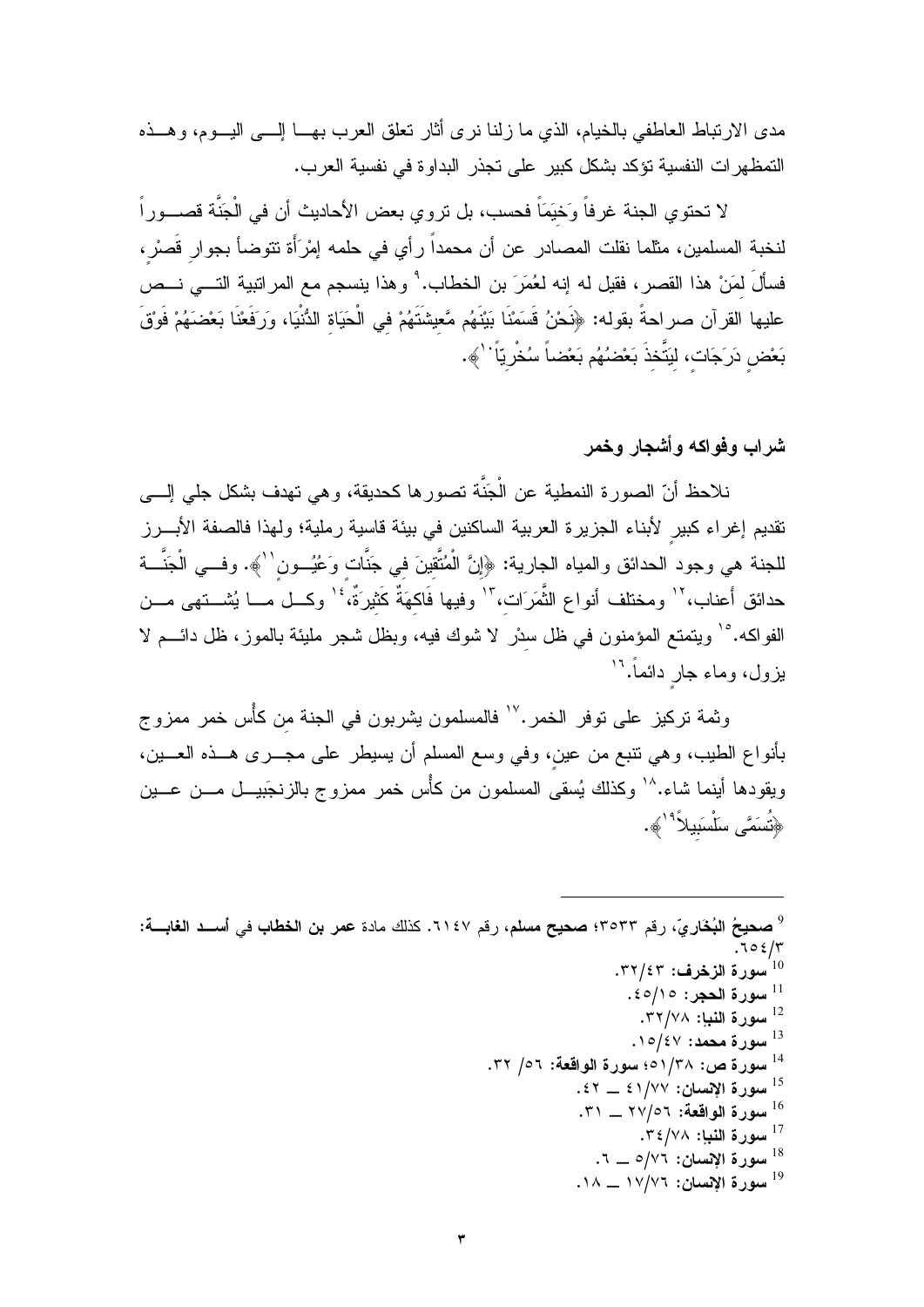في أجزاء أخرى من القرآن يُوعد المؤمنون بأنهم سيُسقونَ من خُمرٍ خالصة، من إناء مختوم لا يفك ختمه إلاّ شار بها، و آخر شربة من هذا الخمر يعبق بر ائحة المسك، و هو ممز و ج من عَين يطلقُ القرآن عليها اسم ﴿تَسْنيمِ﴾ التي توصف بأنها: ﴿عَيْناً يَشْرِبُ بهَا الْمُقَرَّبُونَ ''﴾. وحتى إن في الْجَنَّة أنهاراً من خَمر النبي يتلذذ بها الشاربون، علاوة على ذلك فإن فـــي الْجَنَّـــة أنهاراً من ماء، وأنهاراً من لبن، وأنهاراً من عَسل مُصفًّى.''

## النساء ـــ ذرة الحسية في الْجَنَّة

المتعة الأكثر إثارة في الْجَنَّة بالنسبة للمسلم هي انغماسه بالجنس وهــذه المتعـــة هـــي مناط حديث أي مؤمن، فربما يجهل المسلم الكثير عن الْجَنَّة ما عدا هذه المســـألـة. والإســــلام مشغول بالجنس، حيث يُوعد المسلم بنساء صغير ات كو اعب، والكو اعب اللواتي نهدت شــديهن حديثاً. ٢٢

يُوعد المسلم بنساء نشأن بدون ولادة، يتصفن بأنهن عذارى متجددات العذرية، فكلمـــا مارس الزَّوج الجنس معهن وجدهن عذارى مجدداً، ويتصفن أيضاً برفعة الأخــــلاق، وحســـن الوجو مكّ" وهنّ يعشقن أز وجهنّ، ٢٤ فلا ينظر ن لأحدّ إلاّ إليهم. ٢٥

وتُعرف تلك النساء باسم الْحُور لدى العامة من المسلمين، بسبب من وصـــف القـــر آن لمهنّ بأنهن نساء ذات عيون سود واسعة ﴿وَحُورٌ عينٌ﴾ اللواتـي شــــبـهن بـــاللَّوْلُوُ المصــــون. `` وحتى قيل عنهن: ﴿كَأَنَّهُنَّ بَيْضٌ مَّكْنُونٌ ``﴾، والتي يقول الجلالان شرحاً لها:

> «﴿كَأَنَّهُنَّ» في اللون الأبيض ﴿بَيْضٌ﴾ للنعام، ﴿مَّكْنُونٌ﴾ مستور بريشه لا يصل إليه غبار ولونه وهو البياض في صفرة أحسن ألوان النساء». وقد شبهن القرآن بـ﴿كَأَنَّهُنَّ الْيَاقُوتُ وَالْمَرْجَانُ^'﴾.

> > . سورة المطففين: ٢٥/٨٣ \_ ٢٨. . المورة محمد: ١٥/٤٧. سورة النبإ: ٣٣/٧٨. . $\vee \cdot /$ 00 - سورة الرحمن: ٥٥/٠٧٠  $.74$ سورة الواقعة: ٥٦/٥٦ \_ ٣٧. <sup>25</sup> سورة الصافات: ٤٨/٣٧ . قارن سورة ص: ٥٢/٣٨؛ سورة الرحمن: ٥٦/٥٥. سورة الواقعة: ٥٦/ ٢٢ \_ ٢٣.  $.27$ سورة الصافات: ٤٩/٣٧. سورة الرحمن: ٥٨/٥٥.  $^{28}$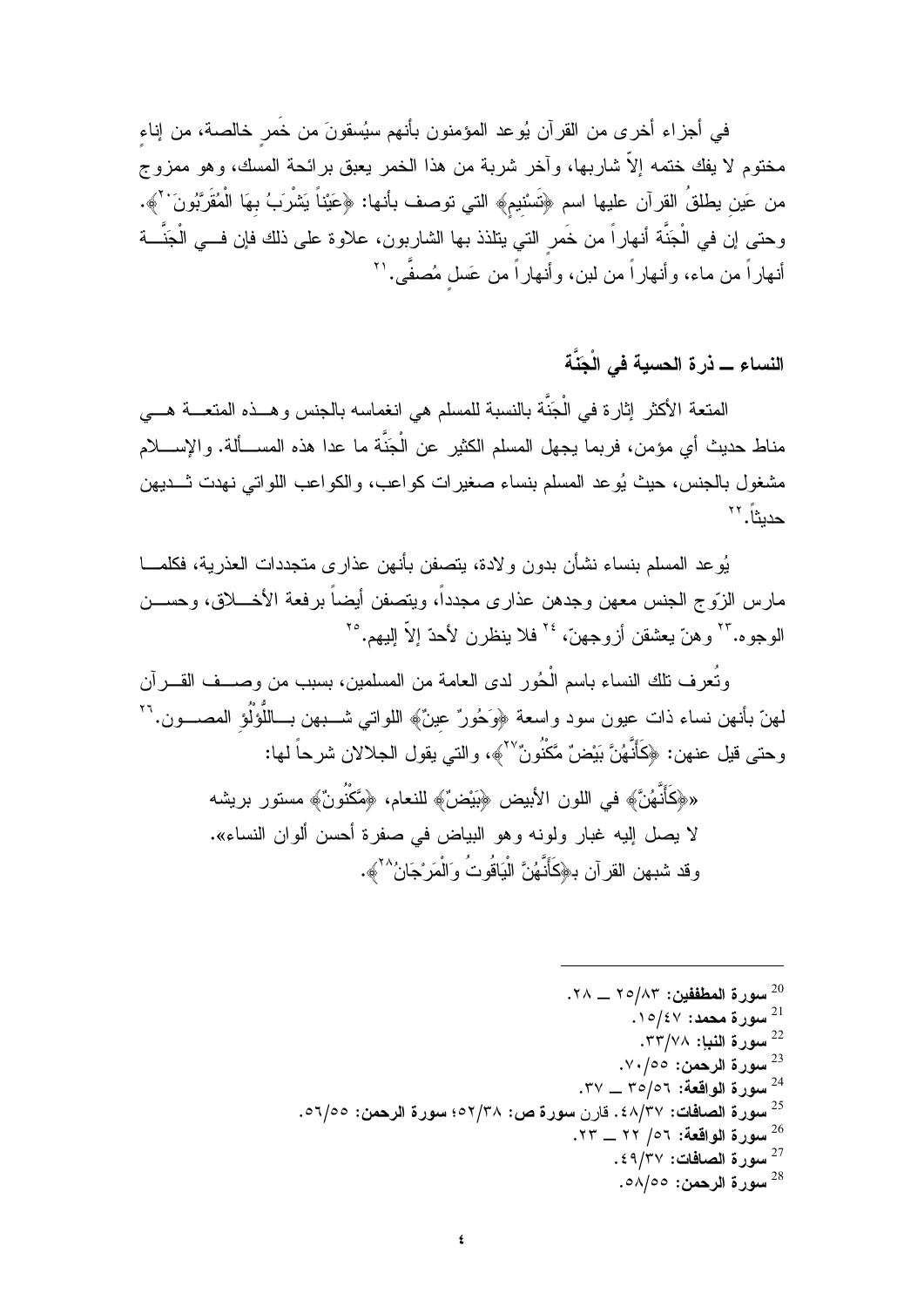وفي موضع أخر يوصفهن بأنهن حُورٌ مستورات ﴿فِي الْخِيَام ُ ۚ؟ ﴾، وأنهن لم يمارســـن الجنس مع أحد: لا من إنس وَلاَ جَان. `'

الغلمان

وفي الْجَنَّة غلمان منوط بهم خدمة أهل الْجَنَّة، وقد قال عنهم القرآن: ﴿وَيَطُوفُ عَلَيْهِمْ غلْمَانٌ لَّهُمْ، كَأَنَّهُمْ لُوَلُوٌّ مَّكْنُونٌ''"﴾، أو ﴿يَطُوفُ عَلَيْهِمْ ولْدَانٌ مُّخَلَّــدُونَ'"﴾. وبوســـع القـــارئ ملاحظة أنَّ وصف الغلمان هنا ﴿كَأَنَّهُمْ لُوَلُوٌ مَّكْنُونٌ﴾ بِشبه الوصف الذي ورد بشـــأن الْحُـــور اللواتي هن: ﴿كَأَمْتَالِ اللُّوَلُو الْمَكْنُونِ﴾.

ويشرح المأثور «وما من أحد من أهل الْجَنَّة إلاّ يسعى عليـــه ألـــف غــــلام».''' بينــــا يضيف مأثور آخر القول: «هم أولاد أهل الدنيا: لم نكن لـهم حسنات فيثابوا عليها، ولا ســــيئات فيعاقبوا عليها؛ لأن الْجَنَّة لا ولادة فيها؛ فهم خدام أهل الْجَنَّة». <sup>٣٤</sup>

سدْرَة الْمُنْتَهَى

ثمة مكان في الجنّة يُسمى ﴿سِدْرَة الْمُنْتَهَى ۚ ﴾، وهي عبارة وردت مرة واحـــدة فـــي القرآن. ونتنباين النفسيرات الإسلامية بشأنها، وما هو المقصود منها، فثمة قول ينص على أنها شجرة عند السماء السّابعة، لا يمكن لأحد أن يتجاوزها. ويورد الطّبري في تفســـيره الأقـــوال التالمة:

وقال آخر: «بأنها سدرة أصل العرش، إليها ينتهي علم كلِّ عالم... ما خلفها غيــب، لا يعلمه إلاَّ اللَّه». وقال آخرون: «قَيل لمها ﴿سدْرَة الْمُنْتَهَى﴾، لأنها بنتهى ما يهبط مـــن فوقهـــا، ويصعد من تحتها من أمر اللّه اليها».

- . سورة الرحمن: ٧٢/٥٥.
- .30 سورة الرحمن: ١/٥٥، ٧٤.
	- . سورة الطور: ٢٤/٥٢.
- <sup>32</sup> سورة الواقعة: ١٧/٥٦، وسورة الإنسان: ١٩/٧٦.
	- <sup>33</sup> تفسير البغوى على سورة الطور: ٢٤/٥٢.
		- <sup>34</sup> تفسير البغوى على سورة الواقعة: ١٧/٥٦.
			- . سورة النجم: ١٤/٥٣.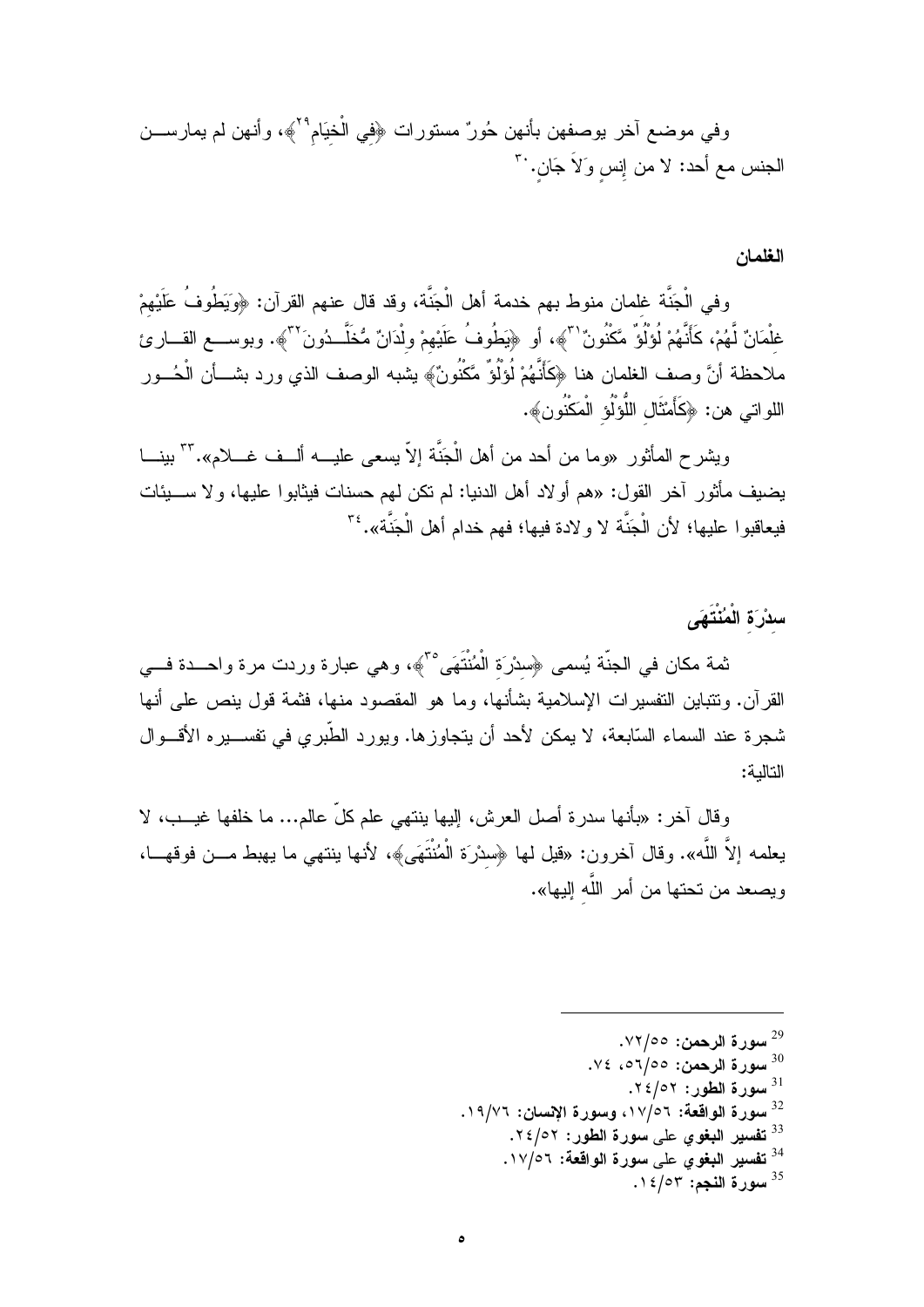ويحدد البعض بأنها شجرة «يخرج من أصلها أنهارٌ من ماء غير آسن, وأنهارٌ من لبن لم يتغيَّر طعمه، وأنهارٌ من خمر لذَّة للشاربين، وأنهارٌ من عسل مصفَّى، وهي شــــجرة يســـير الراكب في ظلها سبعين عاماً لا يقطعها، والورقة منها تغطي الأمة كلها».

## تطور آيات الجنة

إذا استعرضنا التسلسل التاريخي لأيات الْجَنَّة في القرآن، وفق **تاريخ القـــرآن** لنلدكـــه فإننا نلاحظ أن الآيات المتعلقة بالجنَّة مر ت بالمر احل التالية:

آيات العهد الأول ــــ من مطلع الدَّعْوَة المُحَمَّديّــــة إلَــــى السُّــنَّة الخَامسَـــة منهـــا (٦١٢ ــــ  $57.6$  (  $7.1$   $y$ 

الوعد بالْجَنَّة مرفق بوصف مسهب لمها في لغة متألقة، حسية. لمها وزن شعري جميل، تكشف عن نفس تواقة للجنة. وأطول نصوص هذه المرحلة الآيات المتعلقة بالْجَنَّة الواردة فـــي سورة الرحمن (الآيات ٤٦ \_\_ ٧٨) التي وحدت المؤمنين بجنتيْن ذواتي أفنـــان، ونســـاء لـــم يمارسن الجنس مع أحد لا من الإنس وَلاَ من الجَانّ. ونتكرر المعاني فـــي الســـورة مجـــدداً واللازمة المكررة بين الآية والأخرى هي: ﴿فَبَأَيِّ ٱلاءِ رَبِّكُمَا نُكَذِّبَانَ﴾ وهذه اللازمة أساســـبة لنص شعر ي يعبر عن لحظة وجدانية منشوقة للجنة.

أغلب آيات هذه الفتر ة تذكر النساء (الْحُور ). والآيات قصير ة.

آيات العهد الثاني ــ الخَامسَة والسَّادسَة للدعوة (٦١٧ ــ ٢١٩م). ``'

لا نختلف كثيراً آيات هذا العهد عن العهد الأول من وصف الْجَنَّة، والطعام والشراب، والْحُورِ . غير أن آيات هذه المرحلة لا تحتوي نصاً مسهباً على غرار نص **سورة الرحمن** في العهد الأول.

<sup>&</sup>lt;sup>36</sup> نصوص العهد الأول: **سورة الرحمن: ٤٦/٥٥ \_\_ ٧٨؛ سورة الواقعة: ١٠/٥**٦ \_\_ ٤٠؛ ســـورة النبـــإ: ٣١/٧٨ \_ ٣٦؛ سورة المطففين: ٢٢/٨٣ \_ ٢٢؛ سورة الغاشية: ٨/٨٨ \_ ١٦. <sup>37</sup> نصوص العهد الثاني: سورة الحجر : ٤٥/١٥ ـــ ٤٤٨ سورة الفرقان: ٢٥: ١٥ ـــ ١١٦؛ سورة بس: ٣٦/ ٥٥ \_ ٥٨؛ سورة ص: ٤٩/٣٨ \_ ٥٤؛ سورة الدخان: ٥١/٤٤ \_ ٥٥؛ سورة ق: ٣١/٥٠ \_ ٣٥؛ سورة القمر: ٥٤/٥٤ \_ ٥٥٥؛ سورة الإنسان: ١٢/٧٦ \_ ٢١.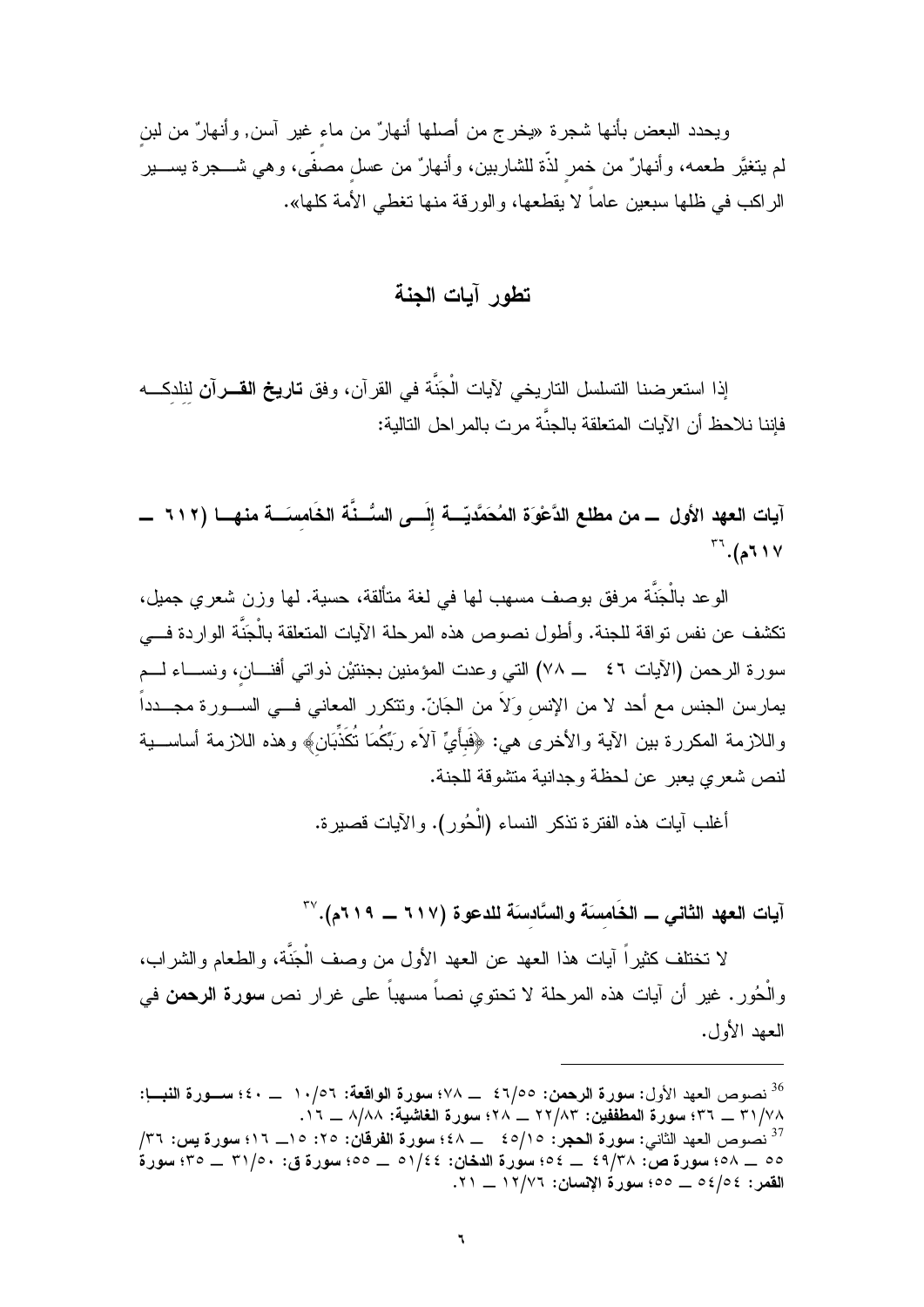نتقارب أيات هذا العهد من حيث الطول، لكن أطول مقاطع هذا العهد هو النص الوارد في سورة الإنسان (الآيات ١٢ ــ ٢١).

آيات العهد الثالث ـــ من السنّــة السَّابِعَة للدَّعْوة إِلَى الـهجرة (٦١٩ ـــ ٢٢٢ م). ``'

آيات هذا العهد أطول، وبدأنا نقرأ الوعد بالْجَنَّة لـ ﴿الَّــذينَ آمَنُــواْ﴾ و﴿الَّــذينَ اتَّقَــوْا رَبَّهُمْ﴾. والوعد هنا بالْجَنَّة عمومي، إذْ لا ندخل الآيات في النفاصــــيل الجزئيـــة مثـــل آيــــات العهديْن السّابِقيْن.

الآيات المدنية<sup>٣٩</sup>

الآيات هنا عمومية أيضاً مثل آيات المرحلة الأخيرة في مكة، والعبارة التي تتكرر في هذه المرحلة هي الوعد بـ ﴿جَنَّات تَجْري من تَحْتهَا الأَنْهَارُ﴾. وقد غدت آيات هـــذه المرحلـــة أطول بشكل لافت، حتى إننا نـجد أن الآية (١٥) من سورة مـحمد عن الْـجَنَّة تـعادل عشر آيـــات من سور ة الرحمن.

أسماء الْحَنَّة

أورد القرآن مجموعة أسماء للجنة، وهي ندخل في باب الأوصاف، أكثر مـــن كونهـــا مجموعة مرادفات. وأكثر الأوصاف ذكراً هي: ﴿جَنَّات عَدْن لَهُ؛ ثم ﴿جَنَّات النَّعيم لَـُ ﴾؛ فـــي حين وردت بقية الأسماء إما مرةً أو مرتين، وهي:

﴿جَنَّةُ الْخُلْد<sup>ِ ۚ</sup>ۚ ﴾ \_ ﴿ذَارُ السَّلَامِ ۚ ﴾ \_ ﴿ذَارُ الْقَرَارِ ۚ ۚ ﴾ \_ ﴿جَنَّــاتُ الْمَــأُوَى ۚ ۚ ﴾ \_ هِجَنَّة النَّعيمِ بِهِ \_ هِنَعيم بِهِ \_ هِجَلَّيِّينَ ^ مَ ﴾ \_ هِالْفِرْدَوِي لَهُ ﴾ \_ هِدَارَ الْمُقَامَة ` ﴾ \_ هِمَقْعَد صدْق <sup>٥</sup>°﴾ \_\_ ﴿مَقَام أَمين َ °﴾.

<sup>&</sup>lt;sup>38</sup> نصوص العهد الثالث: **سورة يونس: ٩/١٠ \_\_ ١٠؛ سورة الزمر: ٧٣/٣٩ \_\_ ٧٤.** <sup>39</sup> سورة البقرة: ٢٥/٢؛ سورة التوبة: ٧٢/٩؛ سورة الحج: ٢٢/٢٢؛ سورة محمد: ١٥/٤٧. <sup>40</sup> سورة التوبة: ٧٢/٩؛ سورة الرعد: ٢٣/١٣؛ سورة النَّحل: ٣١/١٦؛ سورة الكهــف: ٣١/١٨؛ ســـورة مريم: ٦١/١٩؛ سورة طه: ٧٦/٢٠؛ سورة فاطر: ٣٣/٣٥؛ ســـورة ص: ٣٨/٤٠؛ ســـورة غـــافر: ٤٠/٤٠؛ سورة الصف: ١٢/٦١؛ سورة البينة: ٨/٩٨. سورة المائدة: ٦٥/٥؛ سورة يونس: ٩/١٠؛ سورة الحسج: ٥٦/٢٢؛ ســورة لقمـــان: ٨/٣١؛ ســورة الصافات: ٤٣/٣٧؛ سورة الواقعة: ١٢/٥٦؛ سورة القلم: ٣٤/٦٨. . سورة الفرقان: ١٥/٢٥.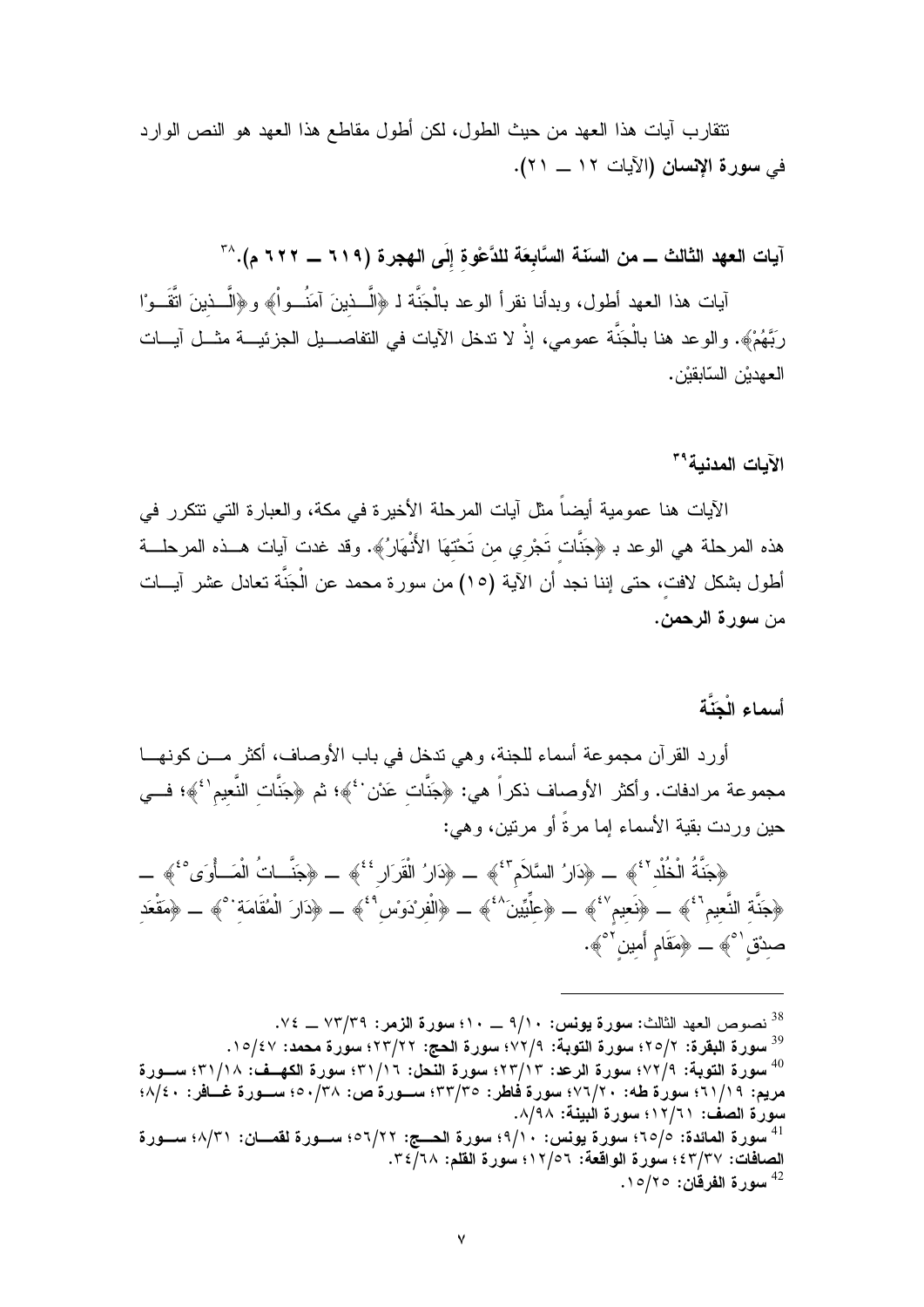مصدر فكرة الجنة

قلنا للتو إن أكثر أسماء الجنة تردداً في القرآن هو: ﴿جَنَّات عَدْنِ﴾. ولا بدّ أن القـــارئ المطلع على العهد القديم لاحظ أن «جَنَّةَ عَدْن» ورد ذكرها في **سفْرُ التَّكْوين:** «وَغَرَسَ الــرَّبُّ الإِلَهُ **جَنَّةَ فـى عَدْن** شَرْقاً، وَوَضـَعَ هُنَاكَ آدَمَ الَّذي جَبَلَــهُ» (٨/٢). و«أَخَــذَ الـــرَّبُّ الإِلَـــهُ آدَمَ وَوَصَعَهُ في جَنَّة عَنْن». (١٥/٢). وهذا يدفعنا إلى النساؤل عن المصدر الــذي اقتـــبس منــــه محمد فكرة الْجَنَّة التي ذكرها القرآن، وهل أضاف محمدٌ عليها شيئاً أم أنه أخذها بنفسها بدون أي إضافة. على هذا السؤال سنرجع إلى كتاب جون بلر **مصادر الإســـلام**،"° حيــث تقصــــى الكاتب مصدر الفكرة فوجدها في مصدريْن رئيسيْن: يهودي وزار ادشتي.

اعتبر اليهود الْجَنَّة حديقةً بهيجةً نبلغ السماء السابعة، وأن لها بوابات وأربع أنهار من ماء، وخمر ، وحليب، وعسل. ويُروى في عمل منحول يُدعى **ڤيزيو پاونسي (**الفصـــل ٤٥) أن بولس صعد إلى السماء، ونظر إلى أنهار الْجَنَّة الأربعة.

كان اسم «جنة عدن» إحدى أسماء الْجَنَّة الحبرية. ويرد اسم «عدن» مراراً في رسالة برا**خوث** للإشارة إلى الْجَنَّة: «فلنُمنح متعة السعادة في عدن»؛ «أعملُ لأستحق عدن».

نتكلم الأق**ستا** عن المقام المبارك الذي فيه «نتذوق الرّوح المتعة أكثر من كل ما يمكن للعالم الحي أن يتذوقه». وتذكر أيضاً عذراءً جميلةً وضيئةً تامةً كأجمل ما تكون العــذاري... ويرد فيها أيضاً ذكر البريكات الأفســـتية أو العذارى الجميلات. ويقـــول تيســـذل فــــى كتابــــه مصادر القرآن ُ ۚ إن فكر ة الْحُورِ في الإسلام مأخوذة من الأساطير الفارسية حول البريكـــات، و هي أرواح مؤنثة تعيش في الأثير مرتبطة بشكل وثيق بالنجوم والنور . و هـــي ذوات جمـــال

<sup>53</sup> John C. Blair, *The Sources of Islam*, Chapter VII, pp 92-103, Madras, Allahabad, Rangoon, 1925.

<sup>54</sup> W. St. Clair Tisdall, *The Original Sources of the Our'an*, pp 235-239.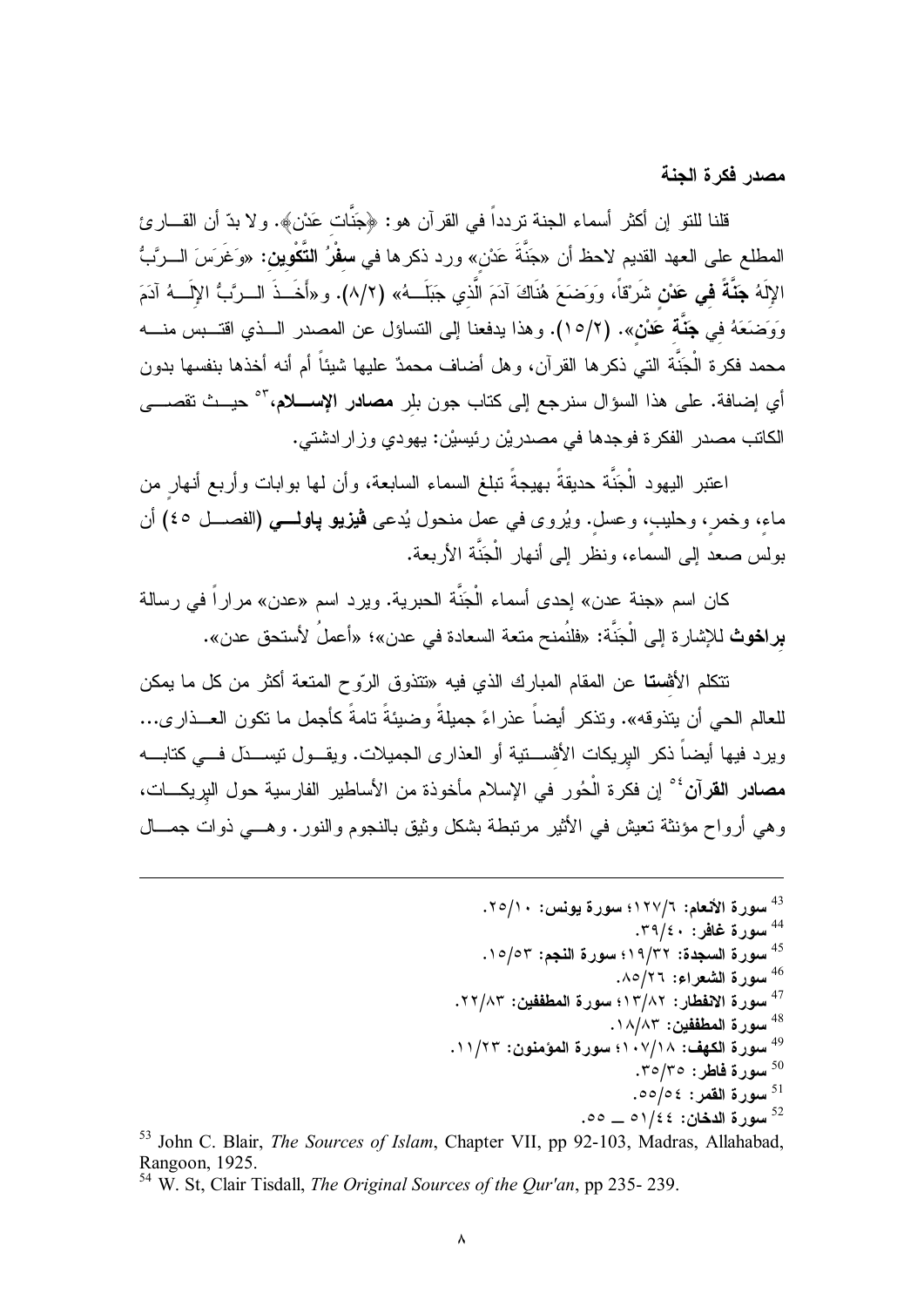يأسر قلوب الر جال. ويعتقد أيضـاً أن المفر دة الفار سية مشتقة من «هقار ه» الأقســـتية («هـــور » في البهلوية، وفي الفارسية المعاصرة «خور») وكانــت ترمــز فـــي الأصـــل «للضـــوء»، «الإشراق» «أشعة الشمس»، وإلى «الشمس».°° وربما هنا يتوجب ذكر أن مفردة فـــرْدَوْس وهي إحدى أسماء الجنة جاءت من اللغة الفارسية.

كما يشير نيسدل إلى أن الفكرة الإسلامية عن أن الجنةَ ثوابٌ للمقاتلين الـــذين ســـقطوا في ميدان المعارك هي فكرة قديمة؛ فلدينا في الأدب الهندوسي ما يفيد أن الملوك الذين يقاتلون بحمية، ولا يخشون الموت، يذهبون للجنة رأساً لدى موتهم.<sup>٦</sup>° وتكرر هذه الفكـــرة فـــى الأدب الهندوسي عن الملوك المنقين الذين يضحون بأنفسهم في ميدان المعارك فيصبحون القـــاطنين الأبديين لهذا العالم الحقيقي.'`° ولهم فيها ما يشتهون.'<sup>^°</sup>

وفي نص آخر جاء: «إن المرء يحصل على السعادة بكسب النصر . وإذا قُتل، فإن لــــه فواكه عظمية في العالم الآخر !». <sup>٥٩</sup>

نعود إلى كتاب بلر الذي يلاحظ أن مُحَمَّداً في وصفه لمتع الْجَنَّة القرآنية كان متـــأثر اً باللغة المجازية للكتب المقدسة والأدب النلمودي، وتصوره عن الأنهـــار الأربعـــة والفواكـــه والظلال، وعدم الجوع والعطش بمكن أن يكون قد نشأ بشكل رئيس من هذه المصادر، وهـــذا يثبت أن فكرة الجنة التى أوردها محمد كانت من الموروثات العقائدية التي كانت ســـائدة فــــي الشرق.

ولكن إذا كان وصف محمد للجنة جاء من هذه المصادر ، ونحن نعلم أنه لا يوجد فــــى الكتب المقدسة اليهودية والمسيحية ظل لفكرة شهوانية ترتبط بالْجَنَّة كما وُصسفت فسي سسفر الزُوْيَا، أو في أي جزء من الكتب المقدسة اليهودية والمسيحية. بل على العكــس، فـــإن هـــذه الكتب، تتحدث بشكل واضح عن الغاء كل العلاقات الأرضية في الْجَنَّة؛ «عندما يقوم المَــوْتي، لا يتزوَّجونَ و لا يُزوَّجُونَ، بل يكونون مثل الملائكة في السماء<sup>. ٦</sup>». ولهذا لم يكن من منــــاص أمام بلر ، ونيسدل وغيرهما من إرجاع الأجزاء الشهوانية من جنة مُحَمَّد إلىي نزعته الشهوانيَّة، وهنا بالتحديد «الإبداع» المحمدي في صياغة فكرة الجنة.

<sup>&</sup>lt;sup>55</sup> كتابي تيسدل وبلر .

The Laws of Manu, In: Sacred Books of the East, Volume 25, Translator George Bühler, Chapter VII, verse 89.

 $57$  Sources of Our'an p. 239.

<sup>&</sup>lt;sup>58</sup> The Mahabharata, Book 3: Vana Parva, Nalopakhyana Parva, Section LIV, Translated by Kisari Mohan Ganguli (1883-1896), p. 117. <sup>59</sup> Mahabharata, Book 9: Shalya Parva: Section 19.

<sup>.</sup> مَتَّى: ٢٠/٢٢.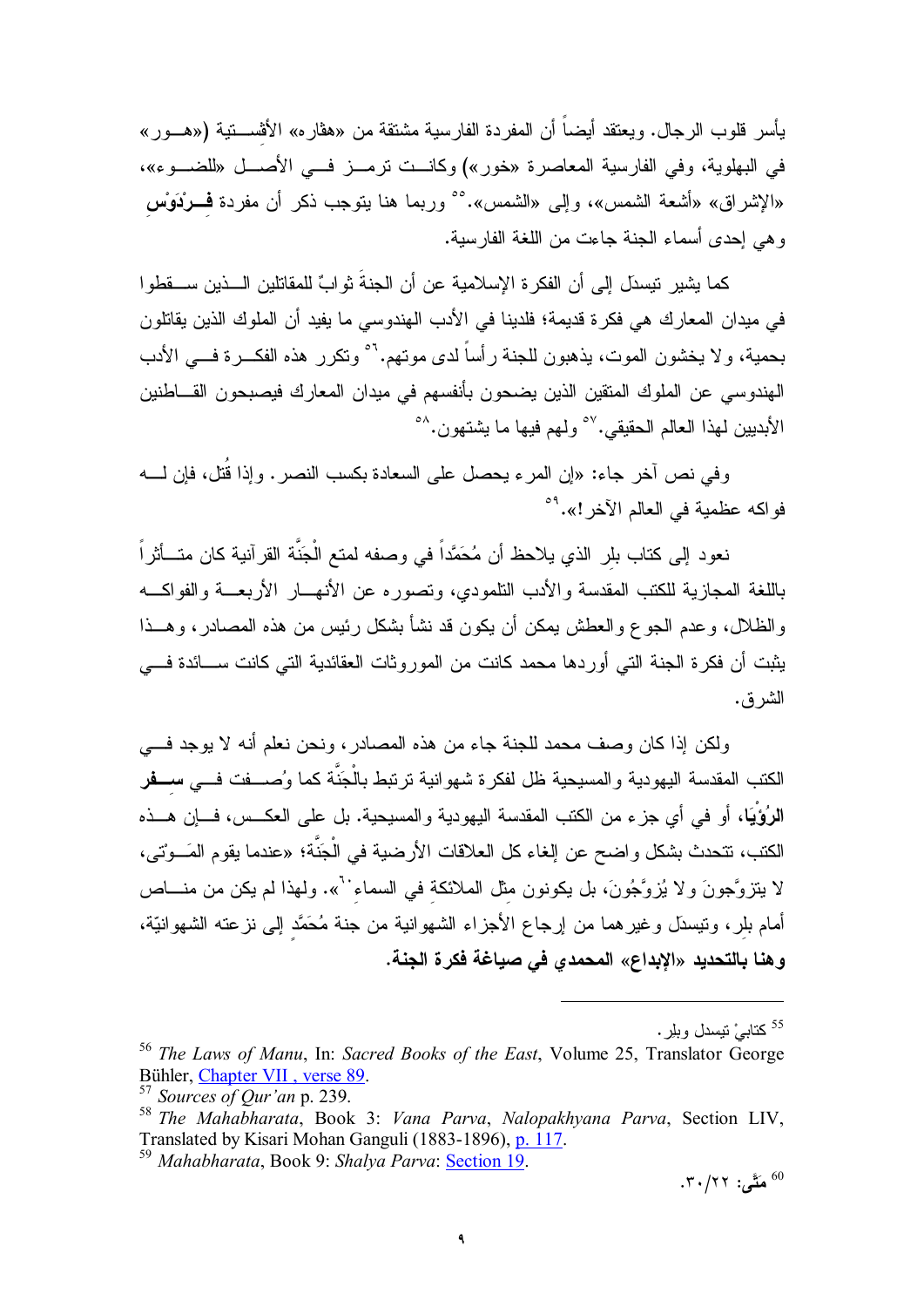لقد أخذ محمد فكرة الجنة من الأدب التلمودي والزار ادشتي، لكنه أضاف إليها طابعــاً شهوانياً مفرطاً. باعتقادنا بعود نظم «أدب» شهوانـي عن الـجنة فـي القرآن إلـي عامليْن:

الأول، ربما كان طابع قريش التجاري قد أوحى لمحمد بفكرة مساومة قريش، عنـــدما عرض عليهم «صفقة» القبول بدينه مقابل حياة ماجنة في الجنة، لكنه لم ينجحْ بهذا العـــرض، وفشلت كل أيات الجنة على مدى ثلاثة عشر عاماً في كسب قريش لدعوته.

الثاني، النزعة الحسية لمؤسس الإسلام، وهي تلازم شخصية ديناميكة فعالــة وقويـــة وطموحة، نجحت في نهاية المطاف بكسب عدد كبير من الأنباع. وهنا علينا ألاّ نغفل الســـيرة الخاصة لمحمد، فهو إذا أعطي فكرة الجنة طابعاً حسياً كان بنفس الوقت يلبي نزوعـــاً داخليـــاً لديه، ربما برجعها بعضهم لحالة النقشف المفروضة عليه بسبب زواجه من خديجـــة: الأكبـــر سناً، و الأكثر ِ غنيَّ، و الداعم الرئيس له في سنوات دعوته. وبالتالي ربما كانــت هــذه الآيـــات الحسية نوفر له إشباعاً بديلاً على المستوى اللاشعوري بسبب قلة الإشباع الحسي المباشر.

بكل الأحوال، كان الوعد بالْجَنَّة والوعيد بالنار الأسلوب الأساس في الدعوة للإســــلام في الفترة المكية، لكن محمداً كلما ازدادت دعوته قوةً كلما كانت آياته تميل لأن تكـــون أكثـــر تهديداً بالسلاح وأقل وصفاً للْجَنَّة السماوية. ويلاحظ بلر أن في جميع السور المدنية، التي تمتد على عهد عشر سنوات بعد الهجرة، لم يرد ذكر النساء سوى مرتيْن بوصـــفهن إحـــدى متـــع الْجَنَّة، وفي هذه الكلمات البسيطة: ﴿وَلَـهُمْ فِيهَا أَزْوَاجٌ مُطَهَّرَة'`﴾.

 $* * *$ 

إنَّ إجابة محمد عن سؤال الموت بخلق حياة أخروية حسية غريزية، قد جعلت نفكيـــر المسلمين منصباً على نعويض أقل ما يُوصف بأنه نعويض فاسق. والحسية في الوعد بالجنــــة، هي ما ساهمت مساهمة كبيرة في خلق ميل شهواني \_ غرائزي لدى المسلم، ذلــك أن الغايـــة النهائية من أعماله بلو غ هذه الجنة. ولهذا فإن فكرة الْجَنَّة تلعب دوراً كبيراً في إثارة الحســـية في الشخصية الإسلامية. فالفكرة الأولية عن الْجَنَّة ترتبط أولاً بنسائها اللواتي يتســـمن بجمـــال خلاب، فوق أي تصور . وعادة ما يعيش المسلم في طقوسه الدينية سبحات لذائذية وهو يتخيـــل الْحُور اللواتي ينتظرنه في الْجَنَّة. فالرجل يوهب في الجنَّة قوة مئة رجل، وهو «يصــــل فـــي

<sup>&</sup>lt;sup>61</sup> سورة البقرة: ٢٥/٢؛ سورة النساء: ٥٧/٤.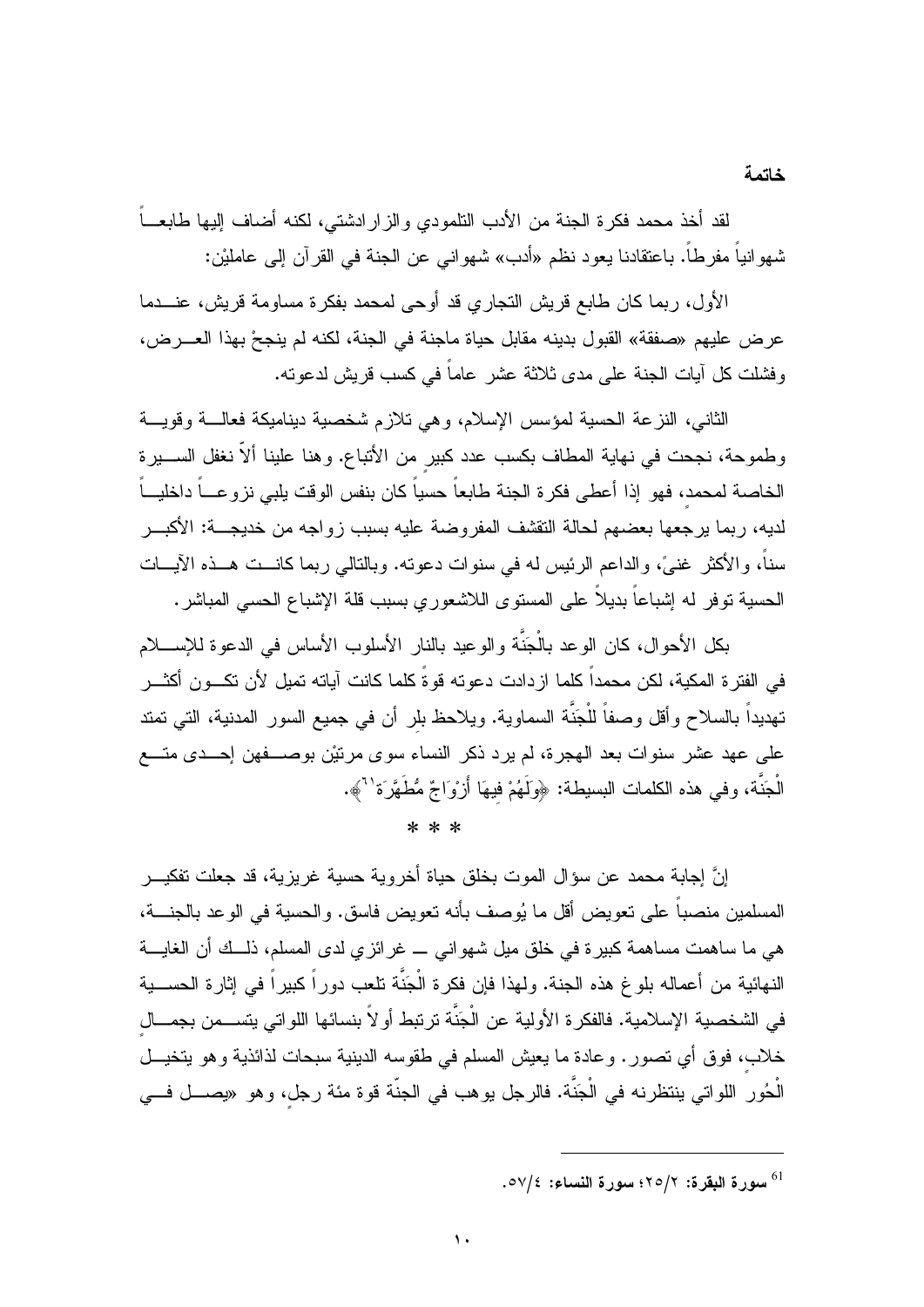اليوم إلى مئة عذر اء»؛ لا بل «إن الرجل ليفضي في الغداة الواحـــدة إلـــي مئــــة عـــذر اء». `` والصفة هي بأن الجنس يجري «بذَكَر لا يملُّ وبشهوة لا تتقطع». "`

بذلك لم تعد الْجَنَّة المحمّدية جواباً على سؤال الموت، بل صارت مُحدداً لقيم المسلمين الأخلاقية في الدنيا؛ فعندما يبدأ الوعي الماورائي يتحدد بشهوانية مـــن هــذا الطـــراز، فمـــن الطبيعي أن يكون المسلم في حياته مسكوناً بهاجس الجنس لدرجة مروعة، كما تكشفه حـــروب المسلمين الاستعمارية، وسلوك المسلمين تجاه النساء: إنْ كن مسلمات أو غير مسلمات.

من جهة أخرى سعي المسلمون لبناء مثال الْجَنَّــة علـــه الأرض ووفــق صـــورتها السماوية، فقام المسلمون ببناء جنتهم الأرضية من خلال النوسع الاستعماري (الفتح)، مما وفر للمسلم «حوراً» أرضيات (=رقيقات) ربما نجاوز لدى البعض من الأثرياء وأمــــراء الـــــــرب والزعماء ما وعدهم به محمد. كذلك الأمر فيما يخص الثروة المادية. وكان علـــي المســـلمين الفقراء الذين يحلمون بالْجَنَّة أن يلبوا نداء أئمتهم وزعمائهم للحرب نحت رايات الجهاد والأمل يحدوهم لنيل الثروات المادية وتحصيل الغنائم والأموال، وأسر حُور بشريات؛ أو «الشــــهادة» ونيل ملذات ما بعد الموت، ذلك إن الصورة الذهنية المغروسة في عقل المســلم عـــن الجنــــة وملذاتها تعطيه دافعاً للقتال نيلاً لـ«الشهادة»، فهو وُعد إلهياً بأنه في حال قُتل في سبيل الهيمنــــة على العالم فإن له:

> ١. الغفر ان الفور ي؛ ٢. رؤية مكانه في الْجَنَّة؛ ١.٣لإعفاء من عذاب القبر ؛ ٤. الأمن من الفز ع الأكبر ؛ ٥. أنْ يحلِّي حلَّة الإيمان؛ ٦. الشفاعة في سبعين إنساناً من أقار به؛

٧. الزواج من «الْحُور الْعين». <sup>٢٤</sup> وحتى أن ثمة حديثاً نبوياً يحدد بأن من قُتــل فـــي سبيل الإسلام فإنه «يُزَوَّجَ اثْنَتَيْنِ وَسَبْعِينَ زَوْجَةً مِنْ الْحُورِ الْعِينِ».°<sup>٢</sup>

- <sup>64</sup> سنن ابن ماجه، كتاب الجهاد.
- <sup>65</sup> م**سند أحمد**، مسند الشامبين.

<sup>&</sup>lt;sup>62</sup> ك**تاب صفة الْجَنَّة،** تأليف الحافظ ضياء الدين أبي عبد الله الواحد الحنبلي المقدسي.

كتاب صفة الْجَنَّة.  $^{63}$